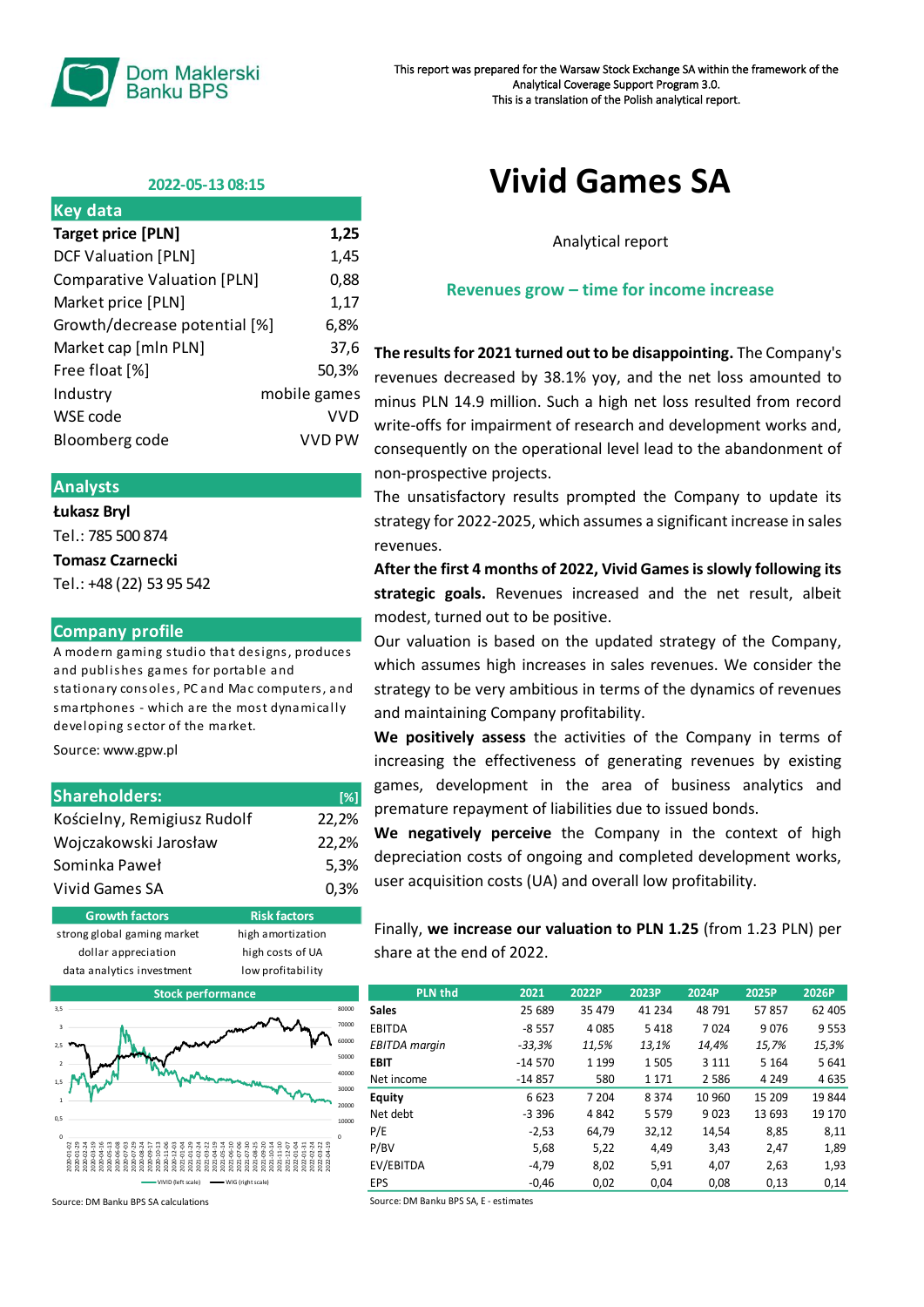## **Basic definitions**

**CAPEX** (capital expenditures) - investment expenditures on product development, system implementation (including intangible assets) or tangibles assets in the part in which the capital is intended to maintain the company's current ability to generate income.

DCF (discounted cash flows) - discounted cash flows; all future cash flows are estimated and discounted in order to determine their present value. The value of the discount rate used corresponds to the cost of capital and includes an assessment of the risk related to future cash flows.

**DFCFF** - Discounted FCFF (Free Cash Flows to Firm).

**EBIT** (earnings before interest and taxes) - operating income i.e. the income before deduction of taxes and interest.

**EBITDA** (earnings before interest, taxes, depreciation and amortization) - the company's operating profit before deducting interest on interest-bearing liabilities (loans, bonds), taxes, amortization and depreciation of tangible and intangible assets; here EBITDA = operating income + amortization of tangible fixed assets + depreciation of intangible assets.

**EV** (Enterprise Value) - total enterprise value; here EV = current stock market capitalization + net debt.

**EV / EBITDA** - the ratio is calculated by dividing the present value of the enterprise (EV) by the value of EBITDA.

**FCFF** (Free Cash Flow to Firm) - free cash flows for owners of equity capital and creditors, which can be defined as flows resulting from the company's operating and investment activities, after all financial expectations of capital donors, i.e. all parties financing the company, have been settled .

**WSE** – Warsaw Stock Exchange.

**NOPLAT** - net operating result less adjusted taxes; here NOPLAT = EBIT \* (1 - tax rate).

**P / BV** (price / book value) - the ratio is calculated by dividing the current capitalization of a listed company by the book value of its equity, which is provided in the company's balance sheet.

**P / E** (price earnings ratio) - stock exchange ratio. It is calculated by dividing the market price of one share by the net profit per share.

**PV TV** - Present Value, ie the residual value (TV) discounted at the present moment.

**CR** - current report.

**SB** - Supervisory Board.

**TV** (Terminal Value) - residual value; enterprise value after the forecast period; here estimated with the help of the Gordon model.

**WACC** - weighted average cost of capital; financial indicator informing about the average relative cost of capital engaged in financing the enterprise. zaangażowanego w finansowanie przedsiębiorstwa.

# **Information and legal disclaimer**

This analytical report was prepared by Dom Maklerski Banku BPS S.A. at the request of the Warsaw Stock Exchange on the basis of an agreement concluded between Dom Maklerski Banku BPS S.A. and WSE under the "Analytical Coverage Support Program 3.0. ". Dom Maklerski Banku BPS S.A. will receive remuneration for the report.

The work on this study has been completed on: 13th May 2022, 8:15

Distribution of this study: 13th May 2022 2021, 8:30

This report is published on the day of its completion on the publicly available website https://dmbps.pl/wsparcie-analityczne/program-wsparcia-pokrycia-analitycznegogpw/vivid-games-s-a

This study reflects the knowledge and views of the authors as of the date of its preparation. The authors do not take into account in the study any individual investment objectives, financial standing, or the needs or demands of potential addressees of the study or its principals.

This study does not constitute: a personal recommendation; or investment, legal or other advice; or an offer, incentive to act, invest or dispose of an investment in a particular way; or an assessment or assurance of the profitability of investments in financial instruments covered by it.

This study has been prepared in accordance with legal requirements ensuring independence, in particular in accordance with Commission Delegated Regulation (EU) No 2016/958 of 9 March 2016 supplementing Regulation (EU) No. 596/2014 of the European Parliament and of the Council with regard to regulatory technical standards on technical measures for the objective presentation of investment recommendations or other information recommending or suggesting investment strategy and the disclosure of special interests or indications of conflicts of interest.

The report constitutes an investment survey within the meaning of Article 36, section 1 of Commission Delegated Regulation (EU) 2017/565 of 25 April 2016 supplementing Directive 2014/65/EU of the European Parliament and of the Council as regards organisational requirements and operating conditions for investment firms and defined terms for the purposes of that Directive.

This study constitutes an investment survey not carried out as part of investment advisory services or portfolio management within the meaning of the Act of 29 July 2005 on trading in financial instruments.

The study is intended for distribution only in the Republic of Poland and it may not be distributed or transmitted, directly or indirectly, to the United States of America, Canada, Japan or Australia, or to any other jurisdiction where such distribution would constitute a violation of the relevant laws of that jurisdiction or require registration in that jurisdiction.

The study has been prepared with due diligence and on the basis of information available to the public on the date of publication of the study such as: financial statements, current and periodic reports, industry and press publications or those obtained from sources reliable for Dom Maklerski Banku BPS S.A.

Dom Maklerski Banku BPS S.A. does not guarantee the completeness, truthfulness or accuracy of the source data. Dom Maklerski Banku BPS S.A. shall not be liable for any investment decisions taken on the basis of this report or for any damage incurred as a result of such investment decisions. The study may not be regarded as an assurance or guarantee that losses will be avoided or that potential or expected results will be achieved, in particular profits or other benefits from, or in connection with, the failure to carry out such transactions.

The data presented here relate to the past, and past performance does not guarantee future results.